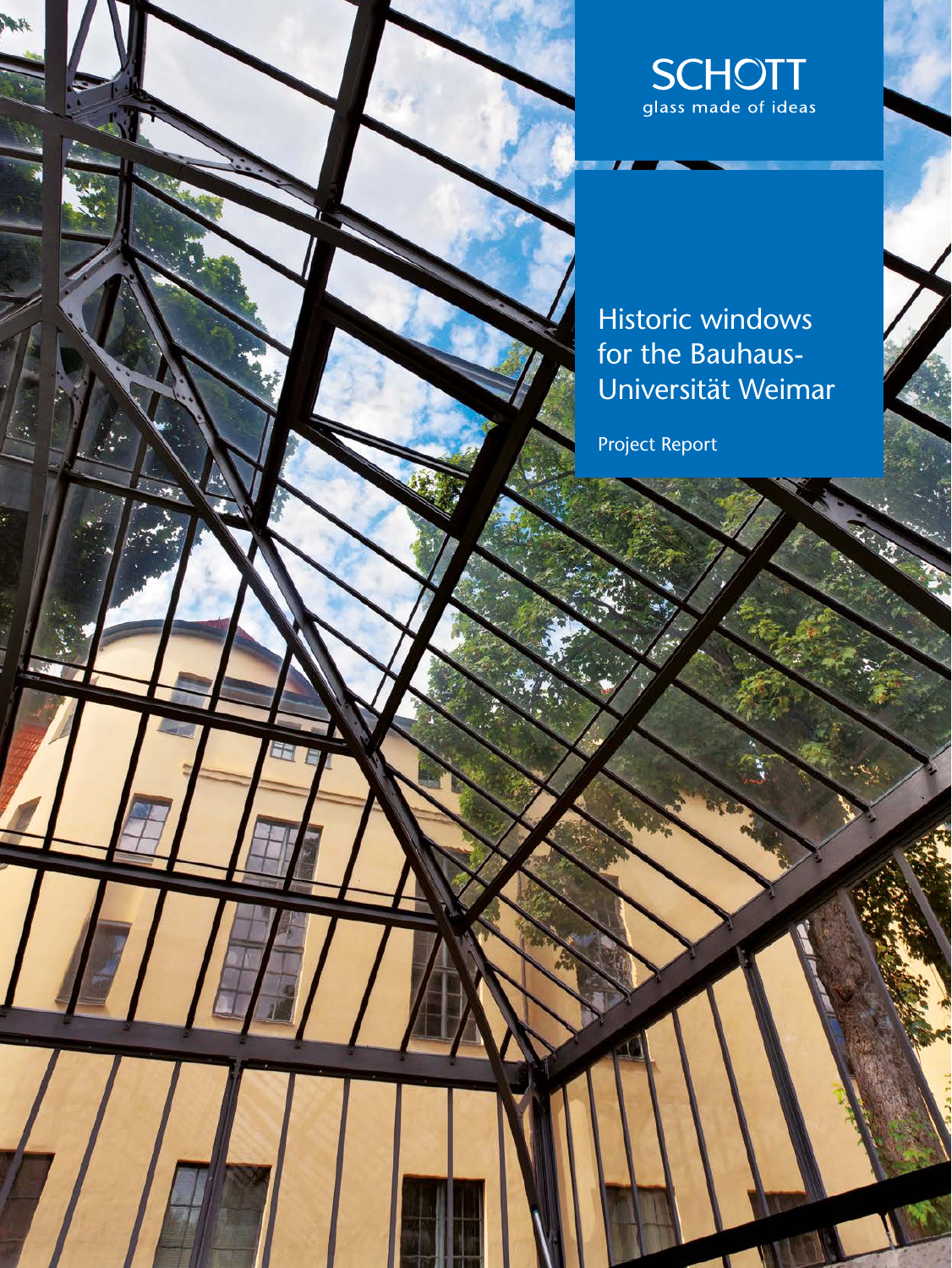# Innovative customized solutions involving the SCHOTT Restoration Glasses RESTOVER® and TIKANA®

During restoration of the historic buildings at the Bauhaus-Universität Weimar, SCHOTT not only demonstrated its know-how as a manufacturer of restoration glasses, but mainly its expertise in developing innovative solutions that meet difficult technical and aesthetic challenges.

### **The Task**

The Bauhaus-Universität Weimar has written important chapters of art and building history over the past 150 years.

Two important showplaces for this history were elaborately restored to celebrate its anniversary: the Vande-Velde-Building built in the years 1905/06 that has since been awarded the status of a UNESCO World Cultural Heritage site and the Bauhaus.Atelier built in 1886. Thanks to its extensive experience in the area of historic glass renovation, SCHOTT was hired to manage the restoration work as an expert on special-purpose glass.

The company developed and manufactured nearly 1,000 customized glass elements for the windows of the Vande-Velde-Building and the roof and side glazing of the Bauhaus.Atelier.

#### **The Challenge**

Due to their entirely different architectural natures, both buildings placed completely different demands on the glass products that had to be developed and their aesthetics and properties.

The monument protection authorities required a historically authentic, slightly irregular surface structure as well as transparency. At the same time, modern constructional parameters still applied for security, thermal insulation and protection against the sun: This called for a multi-pane glass construction that was completely different for each building, however. With the Van- de-Velde-Building, the greatest challenge was to make the insulated glass structure much thinner than it would normally be so that it would fit into the historic window frames.

With the filigree, glazed metal framework (the roof and walls) of the Bauhaus.Atelier, producing the so-called pattern dies, in other words panes with completely different angles, made it much more difficult to cut and join the glass sheets.

#### **The Solution**

SCHOTT developed a solution on the basis of its restoration glass TIKANA® for the Van-de-Velde-Building. With respect to its appearance, TIKANA® satisfied the monument conservation requirements thanks to its irregular surface structure. Technologically speaking, the experts at SCHOTT even went one step further by applying a sun protection coating. The second interior pane consists of a float glass that features a thermal insulation coating.

The intermediate space between the panes was reduced from approx. 16 to 4 mm and then filled with the noble gas krypton to increase the insulation effect.

SCHOTT also developed an innovative glass laminate for the glazed metal framework of the Bauhaus.Atelier. This consists of the restoration glass RESTOVER® on the outside and extraclear low-iron float glass on the inside. Due to its wavy surface, RESTOVER® resembles the window glass that was used around the turn-of-the-century. Extra-clear low-iron float glass was chosen because it creates a clear impression without a green tint. The two elements were joined by several overlapping PVB foils that enhance the mechanical protective function of the glazed units and significantly block the level of UV transmission.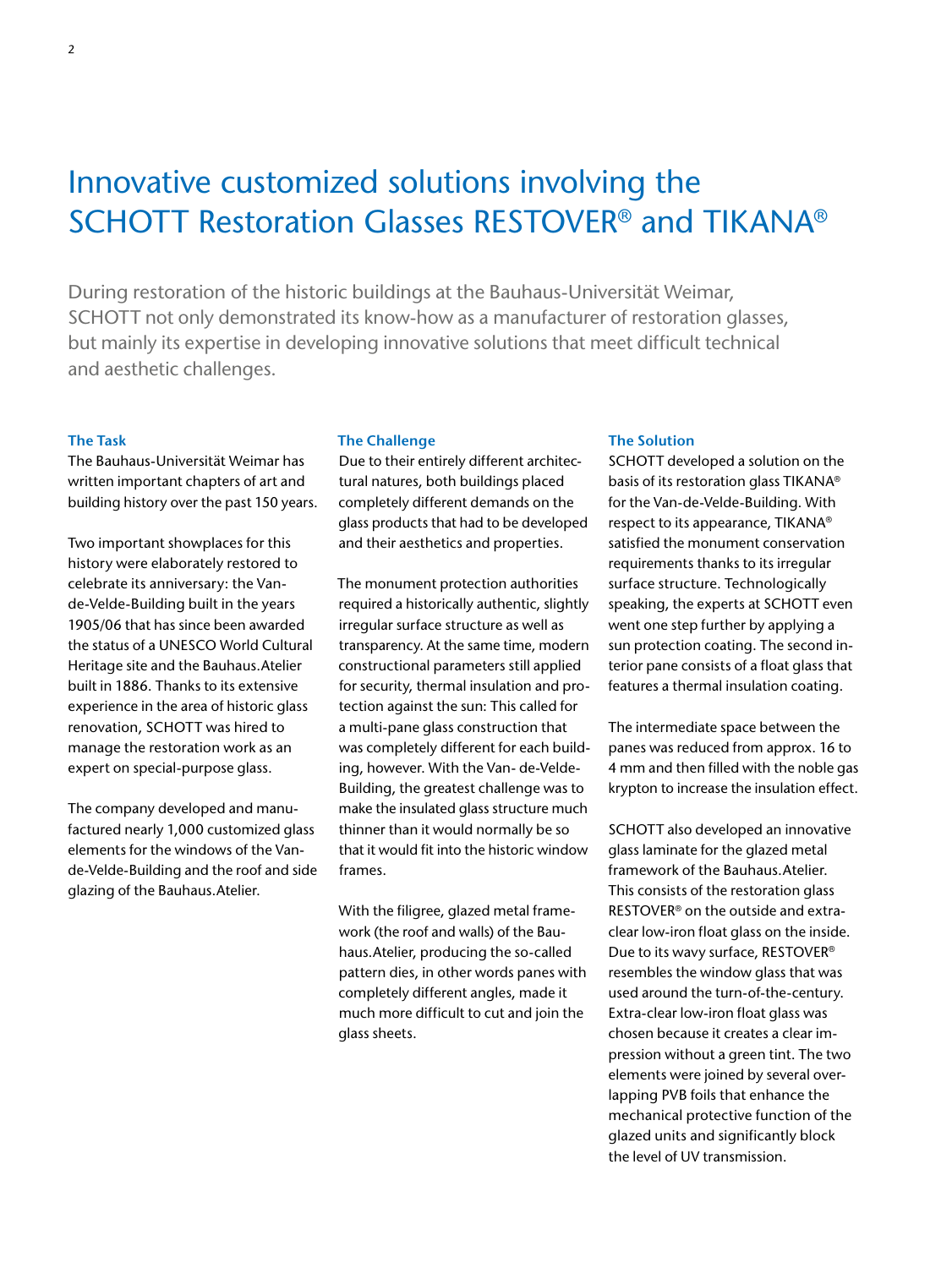





SCHOTT is not only capable of manufacturing modern glass, but can also manufacture drawn glass using the traditional Fourcault process. The restoration glasses RESTOVER® and TIKANA® feature the irregular, lively looking structure that is characteristic of historic window glass. This is achieved by manipulating during the production process.

## **THE MATERIALS**

- TIKANA® |
- 4 mm thick in insulation glass unit
- RESTOVER® in laminated glass • PVB foil
- The noble gas krypton for improved thermal insulation